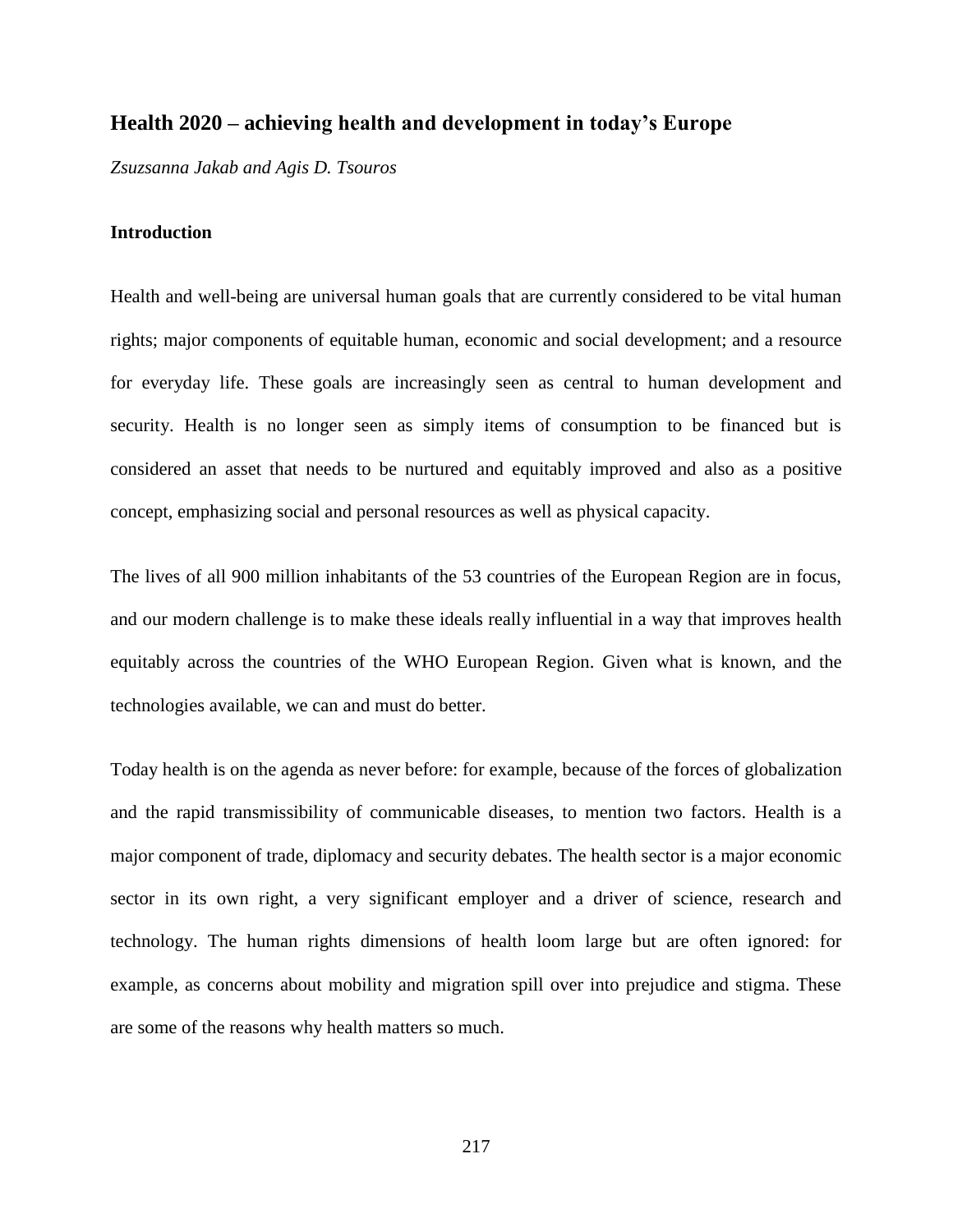People need and expect to influence their health and the determinants of health within their political, social, economic and physical environment. Such influence builds communities and improves health. Then the wide breadth of determinants of health means that health cannot just be the responsibility of the health sector alone, although the sector and health systems can have a very significant role. Collaborative models of working are needed based on shared priorities with other sectors. Action on the determinants of health that represent outcomes for these sectors leads to wider benefits for society, including economic benefits.

The factors underpinning the present-day burden of disease are highly complex and interconnected. Examples include ageing; migration; the predominance of noncommunicable diseases and mental health problems; the remaining challenges from communicable diseases; the performance and financial challenges affecting health systems; and the poor state of development of public health services in many places. Nevertheless, strong evidence indicates that costeffective policy pathways can be identified to directly enhance population health and well-being through approaches combining government leadership, supportive environments and promoting a sense of control and empowerment. What is needed is a new type of governance for health for the 21st century based on: the social determinants of health, equity and sustainability; achieving global and societal goals through new interconnected forms of formal and informal governance and new strategic relationships; and built around people's strong voice and involvement. This is both our challenge and our opportunity.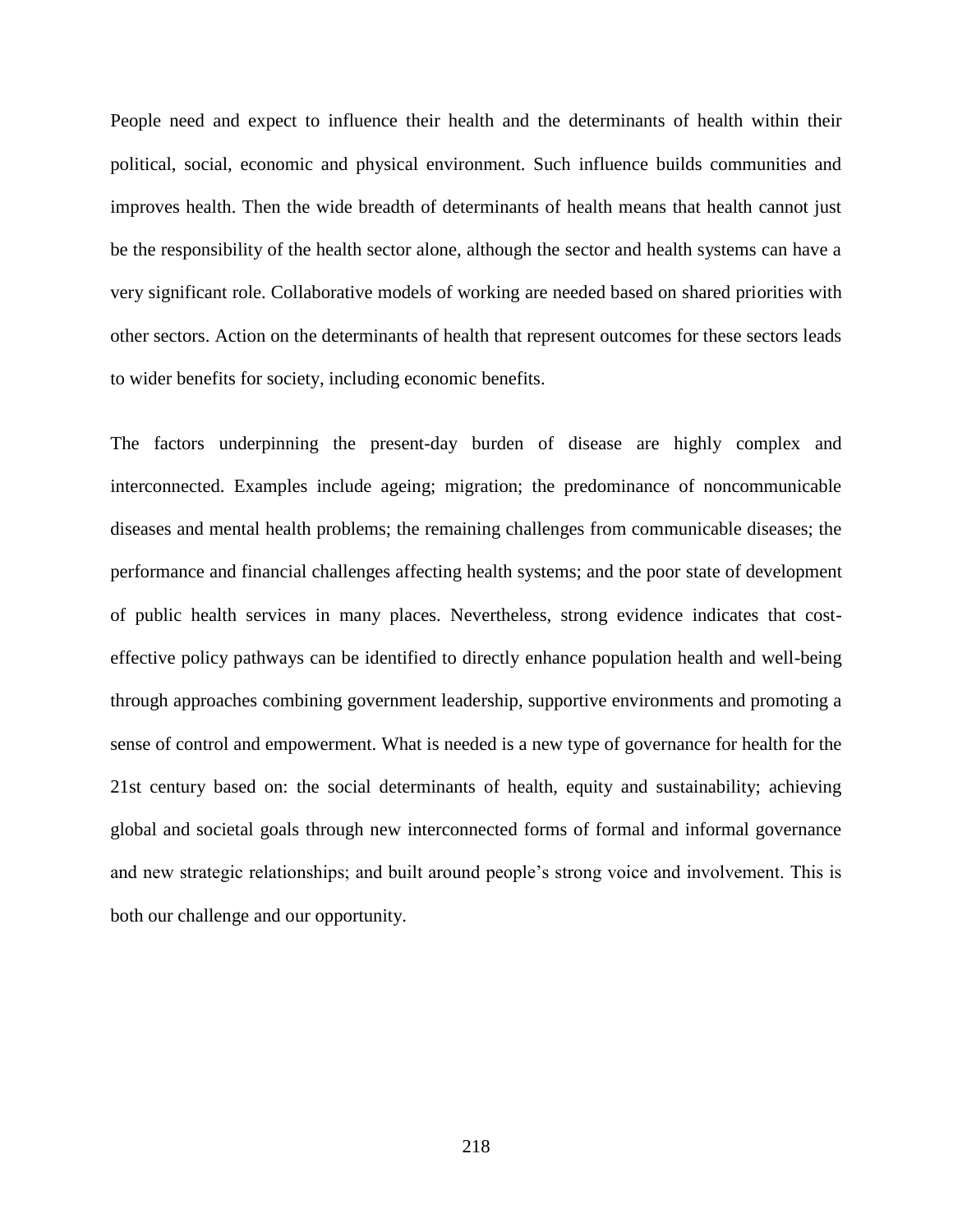## **Health 2020**

 $\overline{\phantom{a}}$ 

The 53 countries of the European Region are richly diverse in terms of culture, history, development, wealth and resources. Despite this diversity, the countries came together at the annual session of the WHO Regional Committee for Europe in September 2012 to approve and commit themselves to implementing a new European health policy framework for Europe, Health 2020. Health 2020 was supported by an extensive consultation process both within and external to the WHO Regional Office for Europe and several new studies.

A major review of the social determinants of health and the health divide in the WHO European Region was commissioned with the aim of providing evidence-based policy recommendations to reduce inequality in health across the Region and a framework for future action.<sup>2</sup> The review has been a two-year project in two phases chaired by Michael Marmot. The full report was published in September 2013. The review analysed the level of health inequities between and within countries within the European Region and reviewed policy options to address these. The review drew on the work of 13 task groups and on the findings and recommendations of the global Commission on Social Determinants of Health: most importantly, that health inequities arise from the conditions in which people are born, grow, live, work and age and the inequities in power, money and resources that give rise to these conditions of daily life. Based on this evidence and analysis, the review provides specific and practical recommendations for policy interventions across the life course and generations that have the potential and capability to reduce health inequalities.

<sup>2</sup> Marmot Review Team. *European review of social determinants of health and the health divide*. Copenhagen, WHO Regional Office for Europe, 2013.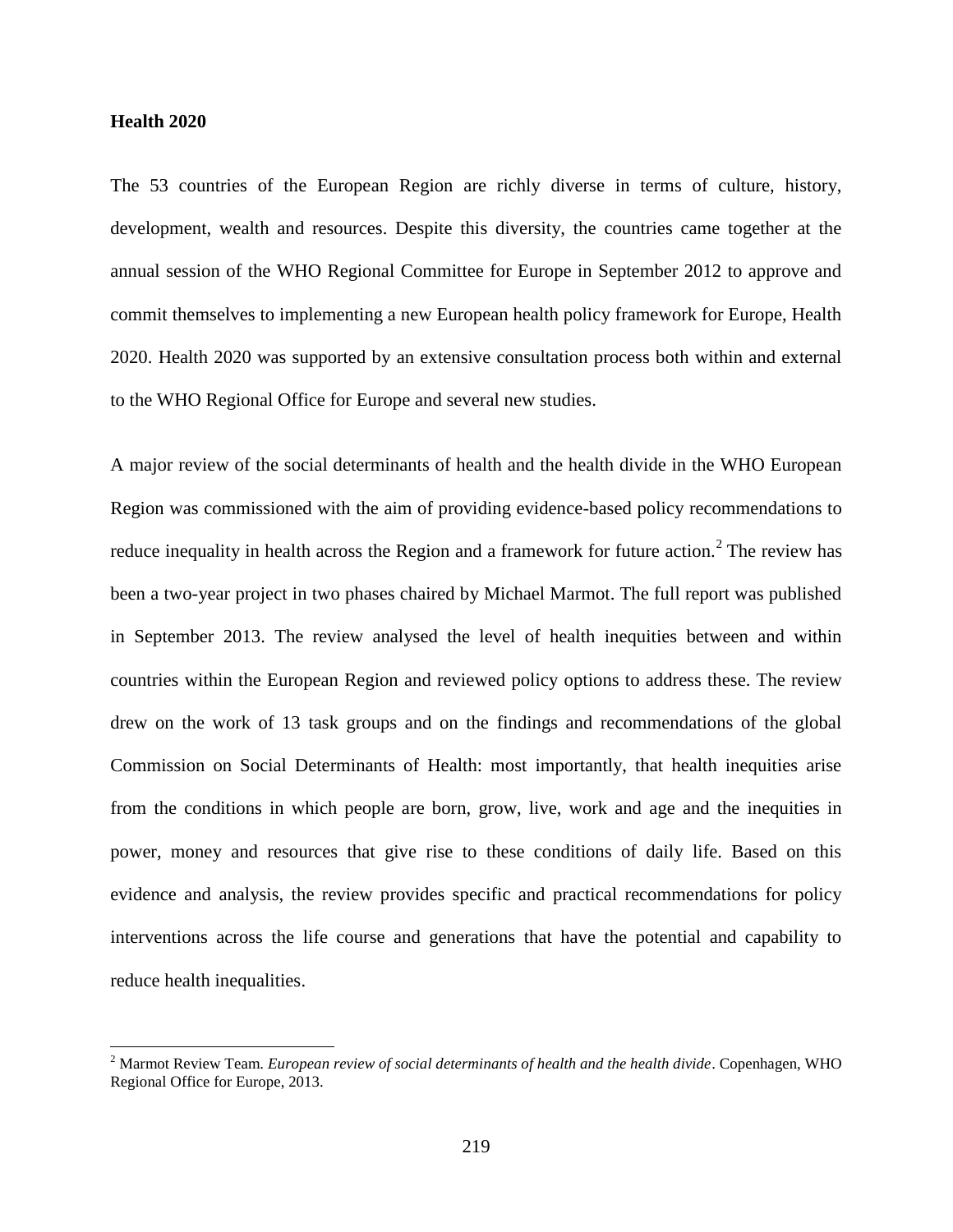Ilona Kickbusch led major reviews of the principles and implementation of improved governance for health to feed directly into the development of Health  $2020$ .<sup>3</sup> The main study reviewed new approaches to governance that are driven by the changing nature of the challenges of the 21st century. It was informed by a set of background papers that provide additional in-depth analysis of the issues raised. The study highlights the ongoing diffusion of governance to a collaborative model in which governance is co-produced between a wide range of state (ministries, parliaments, agencies, authorities, commissions etc.), society (businesses, citizens, community groups, global media including networked social media, foundations etc.), and supranational (European Union, United Nations, etc.) actors.

These reviews also informed the governance aspects of the European review of social determinants of health and the health divide.

An analysis of resolutions adopted by the WHO Regional Committee for Europe in the previous 10 years and of World Health Assembly resolutions and declarations at ministerial conferences was issued in September 2012.<sup>4</sup> This review of commitments indicates that Health 2020 may be seen as a reframing of many such commitments within a coherent and visionary approach, overcoming fragmentation and facilitating implementation. However, some issues need more attention now, such as the health of older people, the management of some noncommunicable

 $\overline{\phantom{a}}$ 

<sup>3</sup> Kickbusch I, Gleicher D. *Governance for health in the 21st century*. Copenhagen, WHO Regional Office for Europe, 2012 (http://www.euro.who.int/\_\_data/assets/pdf\_file/0019/171334/RC62BD01-Governance-for-Health-Web.pdf, accessed 16 September 2013).

<sup>4</sup> Bertollini R, Brassart C, Galanaki C. *Review of the commitments of WHO European Member States and the WHO Regional Office for Europe between 1990 and 2010. Analysis in the light of the Health 2020 strategy*. Copenhagen, WHO Regional Office for Europe, 2012 (http://www.euro.who.int/\_\_data/assets/pdf\_file/0020/171902/Reviewofthe-commitments-of-WHO-European-Member-States-and-the-WHO-Regional-Officefor-Europe-between-1990 and-2010.pdf, accessed 16 September 2013).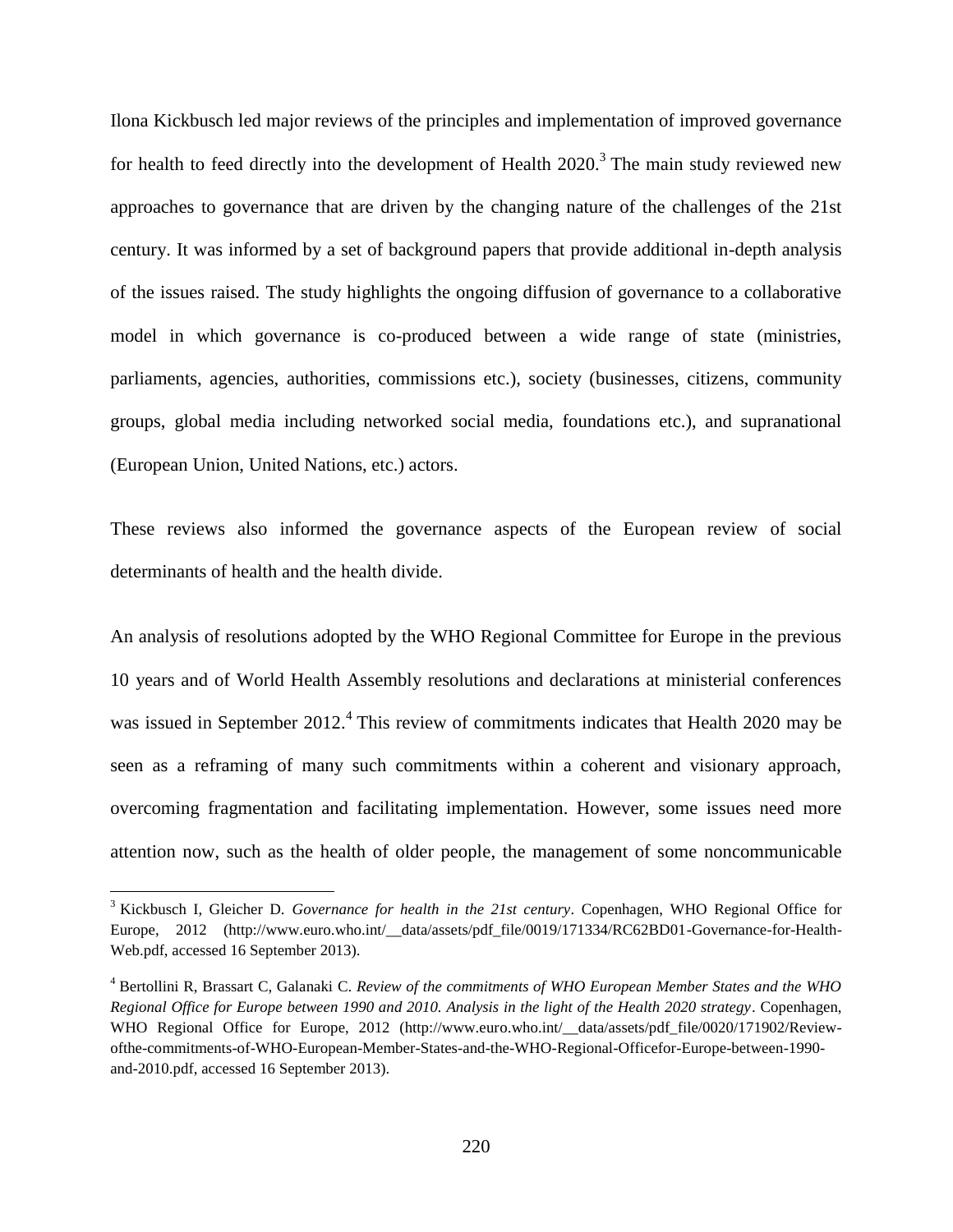diseases and the economic implications of health and disease. In addition, the study suggests that the mechanisms and principles underlying the implementation of complex strategies should be better defined and developed. Finally, the study proposes that new resolutions of the WHO Regional Committee for Europe include a brief overview of the progress made on implementing previous commitments.

A review of the experience gained with intersectoral work was published in  $2012$ .<sup>5</sup> This documented experience with health in all policies and assessed the evidence on and compared the effectiveness of various governance structures in producing action on social determinants of health and ultimately on population health outcomes. The publication captures the research showing how intersectoral governance structures can be successfully established, used and sustained. It also provides accessible and relevant examples for policy-makers of the governance tools and instruments available.

Finally, an examination of the economics of disease prevention is about to be published. This will explore the strong developing evidence supporting greater investment in health promotion and disease prevention measures, in terms of cost–effectiveness and outcomes.

The Member States of the WHO European Region approved Health 2020 in two forms. *The European policy framework for supporting government and society for health and well-being*<sup>6</sup> provides politicians and key policy practitioners with the main values and principles, as key strategic policy advice for putting Health 2020 into practice. The longer *Health 2020 policy* 

l

<sup>5</sup> McQueen DV, Wismar M, Lin V, Jones CM, Davies M, eds. *Intersectoral governance for health in all policies: structures, actions and experiences*. Copenhagen, WHO Regional Office for Europe, 2012 (Observatory Studies Series, No. 26).

<sup>6</sup> *Health 2020: a European policy framework supporting action across government and society for health and wellbeing*. Copenhagen, WHO Regional Office for Europe, 2012.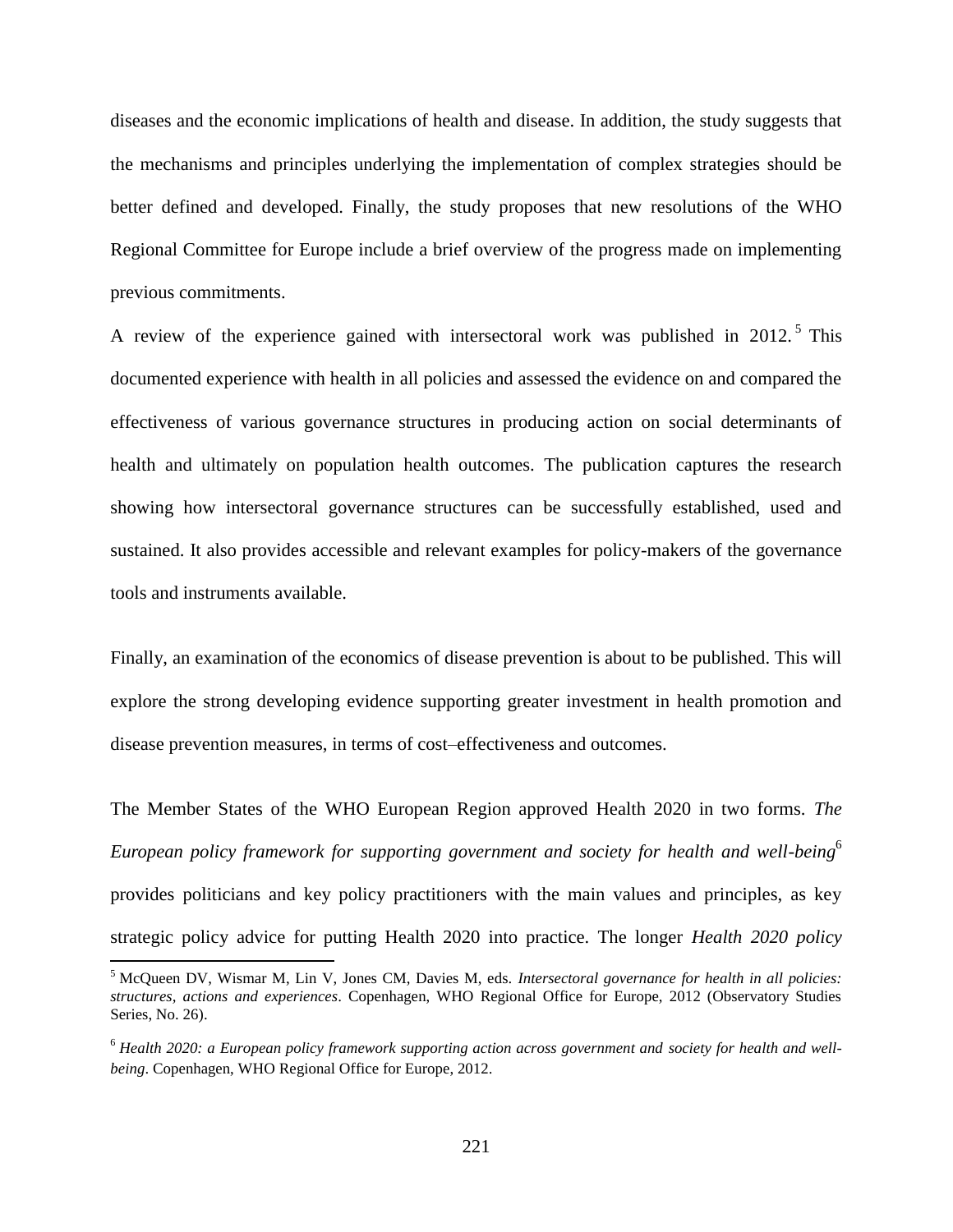*framework and strategy*<sup>7</sup> provides much more detail in terms of evidence and practice related to health and well-being and is meant for those who practice policy development and implementation at operational levels. The *Health 2020 policy framework and strategy* is seen as a living guide to policies and strategies, providing links to changes in evidence and practice. It is not a prescription but a practical framework to be used and implemented in the context of each country's circumstances, needs and ambitions.

The background to Health 2020 is the divergent health experience across the WHO European Region. Health has been improving, but inequalities in health remain severe. Fig. 1 shows the quintiles in life expectancy in European countries. The countries differ profoundly, largely along an east-west gradient. Further illustrations are that a child born in the Commonwealth of Independent States is three times as likely to die before the age of five years as a child born in an EU country, and maternal mortality rates are up to 43 times higher in some countries in the Region than others.

 $\overline{a}$ 

<sup>7</sup> *Health 2020: a European policy framework and strategy for the 21st century*. Copenhagen, WHO Regional Office for Europe, 2013.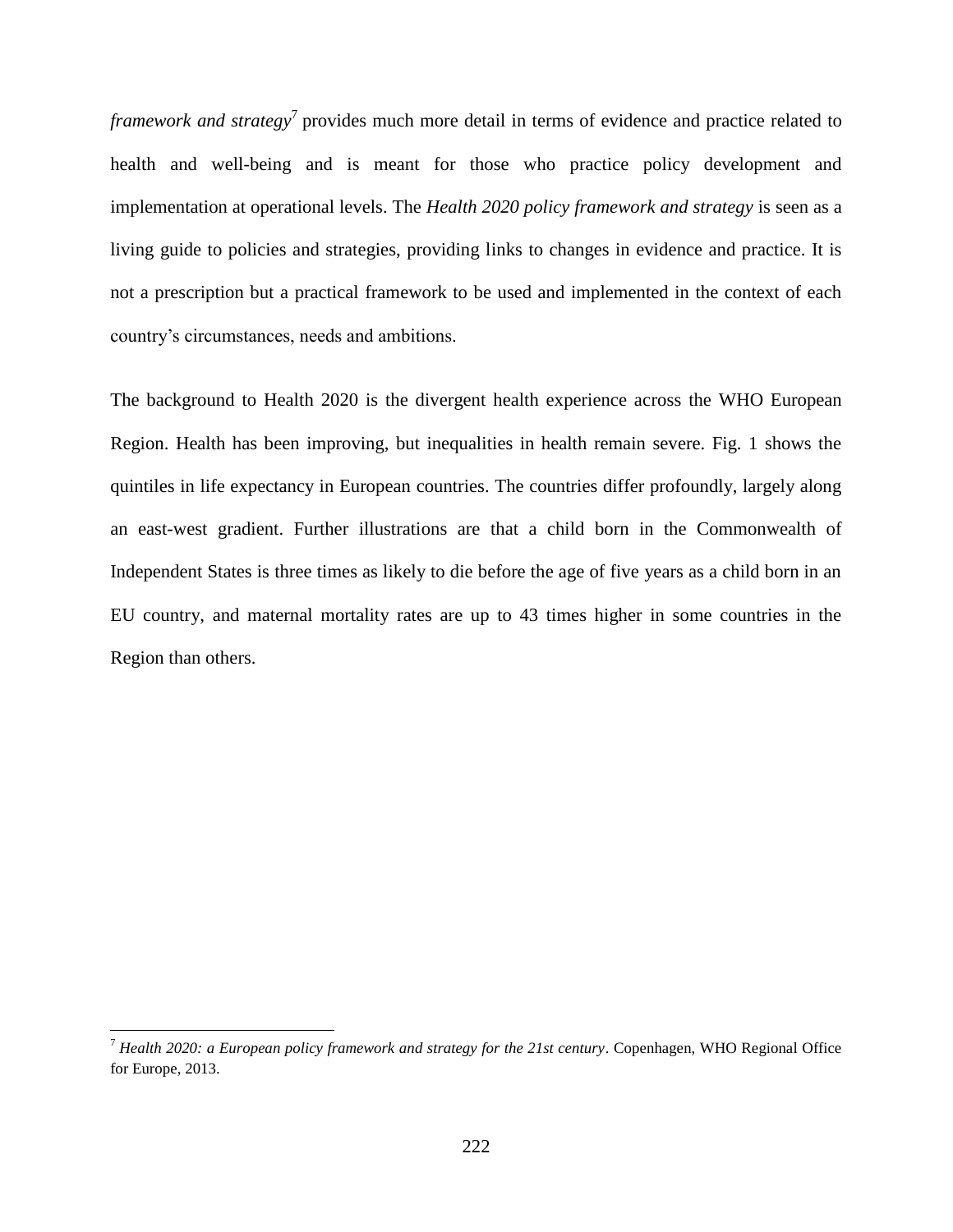**Fig. 1. Life expectancy by quintiles in countries in the WHO European Region, 2010 (or latest available data)**



*Source*: WHO European health for all database.

Certainly the quality of, and access to, health services differs between these countries. However, all available evidence indicates that these differences substantially reside in different social and economic circumstances. The differences are also linked to health-related behaviour, including tobacco and alcohol use, diet and physical activity and mental disorders, which in turn are socially determined and reflect the stress and disadvantage in people's lives.

Health 2020 was the response to these challenges. Its goal is "to significantly improve the health and well-being of populations, reduce health inequalities, strengthen public health and ensure people-centred health systems that are universal, equitable, sustainable and of high quality". It is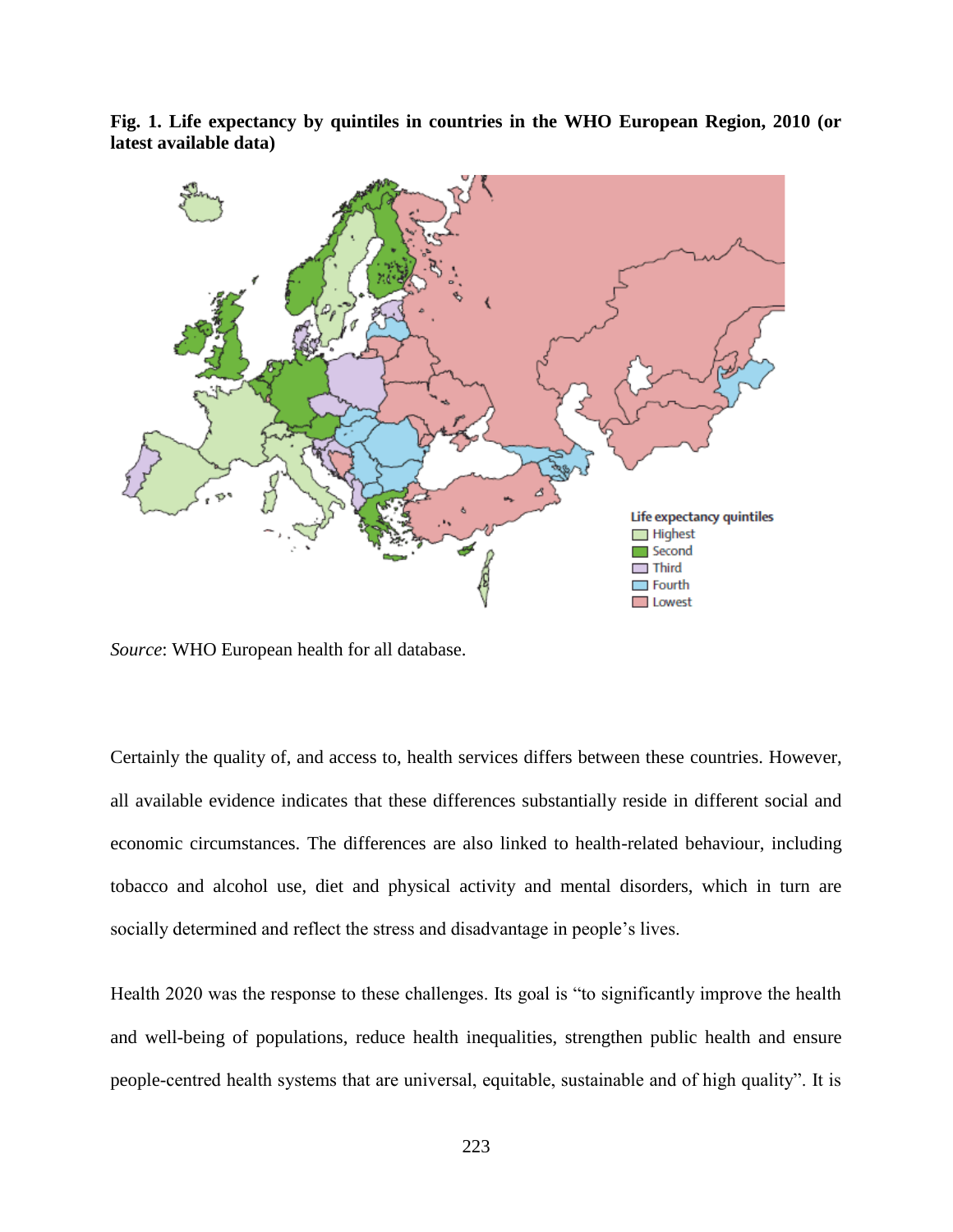based on the values enshrined in the WHO Constitution: the fundamental right of every human being to the highest attainable standard of health, regardless of ethnicity, sex, age, social status and ability to pay. Also important are the principles of fairness, sustainability, quality, transparency, accountability, the right to participate in decision-making, and dignity.

In summary, the policy framework emphasizes:

- focusing on health and well-being as barometers of development;
- taking a comprehensive approach to the whole spectrum of determinants of health;
- addressing the main public health priorities of the Region as well as practical solutions that work;
- taking new and challenging approaches to collaborative leadership to bring many partners together and mobilize broad-based political and cultural support for health development, in order to arrive at joint solutions;
- identifying and responding to the preconditions for change;
- finding ways to make an economic case for investment in health, including evidence on the benefits of, and effective approaches to, health in all policies;
- identifying ways to better facilitate citizen and patient empowerment as key elements for improving health outcomes and the performance of and satisfaction with health systems;
- implementing effective and efficient ways to take advantage of new networking, partnership, communication and technological opportunities;
- implementing a common mechanism in the WHO European Region to build, support and maintain unity and coherence of messaging within the public health community;
- identifying gaps in knowledge and new research priorities; and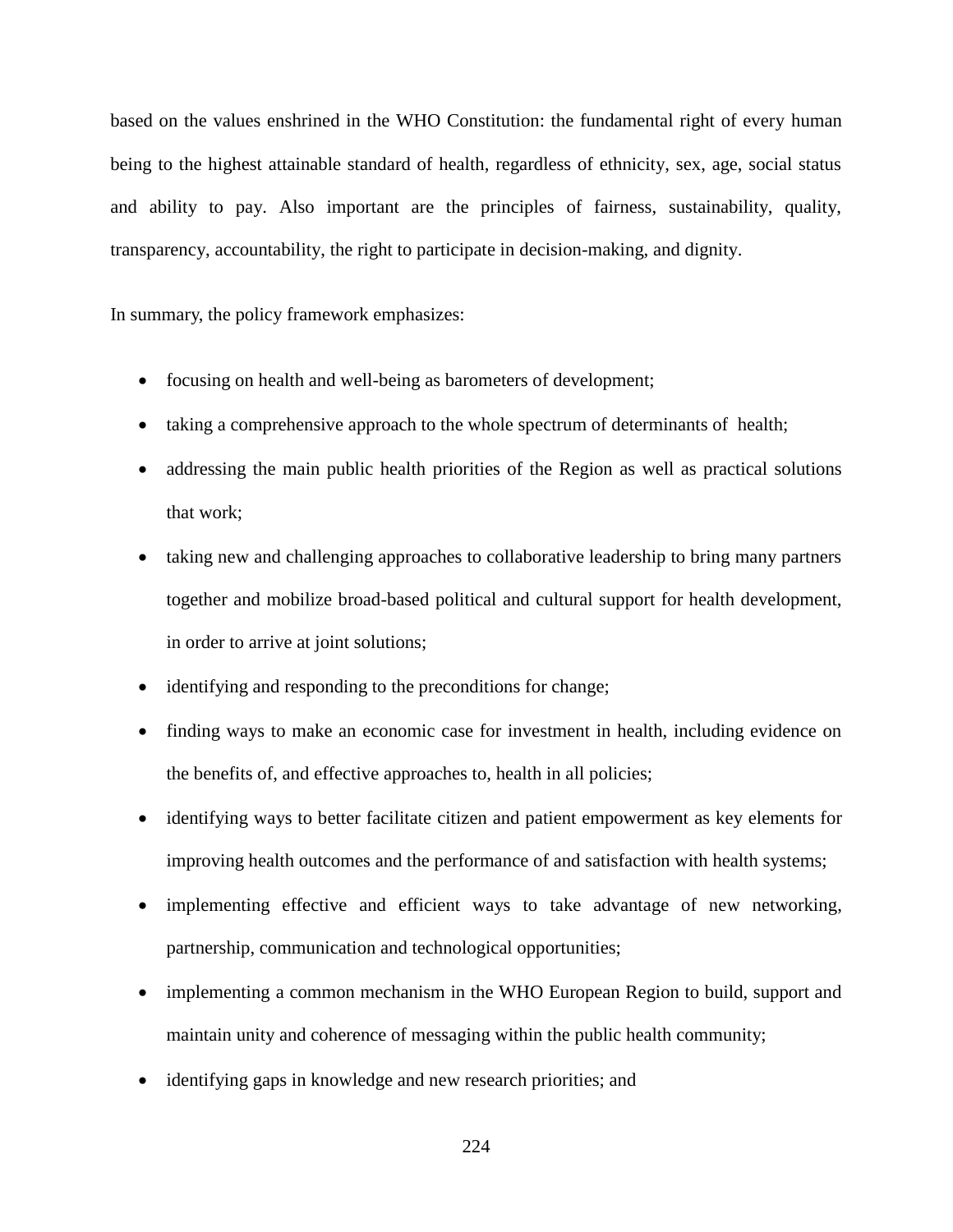providing an ongoing communication platform for sharing the practical experiences of policy-makers and public health advocates across the Region.

## **Health 2020's values and themes**

Noncommunicable diseases and mental health problems are today's predominant disease burdens, rooted in people's social and economic circumstances and in lifestyles that are themselves socially determined. These diseases result from human interactions with the full range of determinants of health over the life course. Strong evidence emphasizes that fair and equitable access to the opportunities of early childhood development, good education and work and decent housing and income all support health.

Health 2020 makes the case for going upstream to address root causes. Present-day economic studies show not only the economic burden posed by today's diseases but also that these challenges can be met if much greater attention is given to health promotion, disease prevention and public health, in ways that address health inequalities across the social gradient and support the most vulnerable and excluded people. Nevertheless, in many countries today, policies in sectors other than health currently lack either a health or equity focus.

The present situation in most countries is that the share of government budgets spent on health systems is significant, and health care costs have grown faster than national income. Many costs are driven by the supply side, such as new treatments and technologies, as well as peoples' increasing expectations for protection from health risks and for high-quality health care interventions. Health systems, like other sectors, need to adapt and change, with such change focusing on primary care and on health promotion and disease prevention, with even more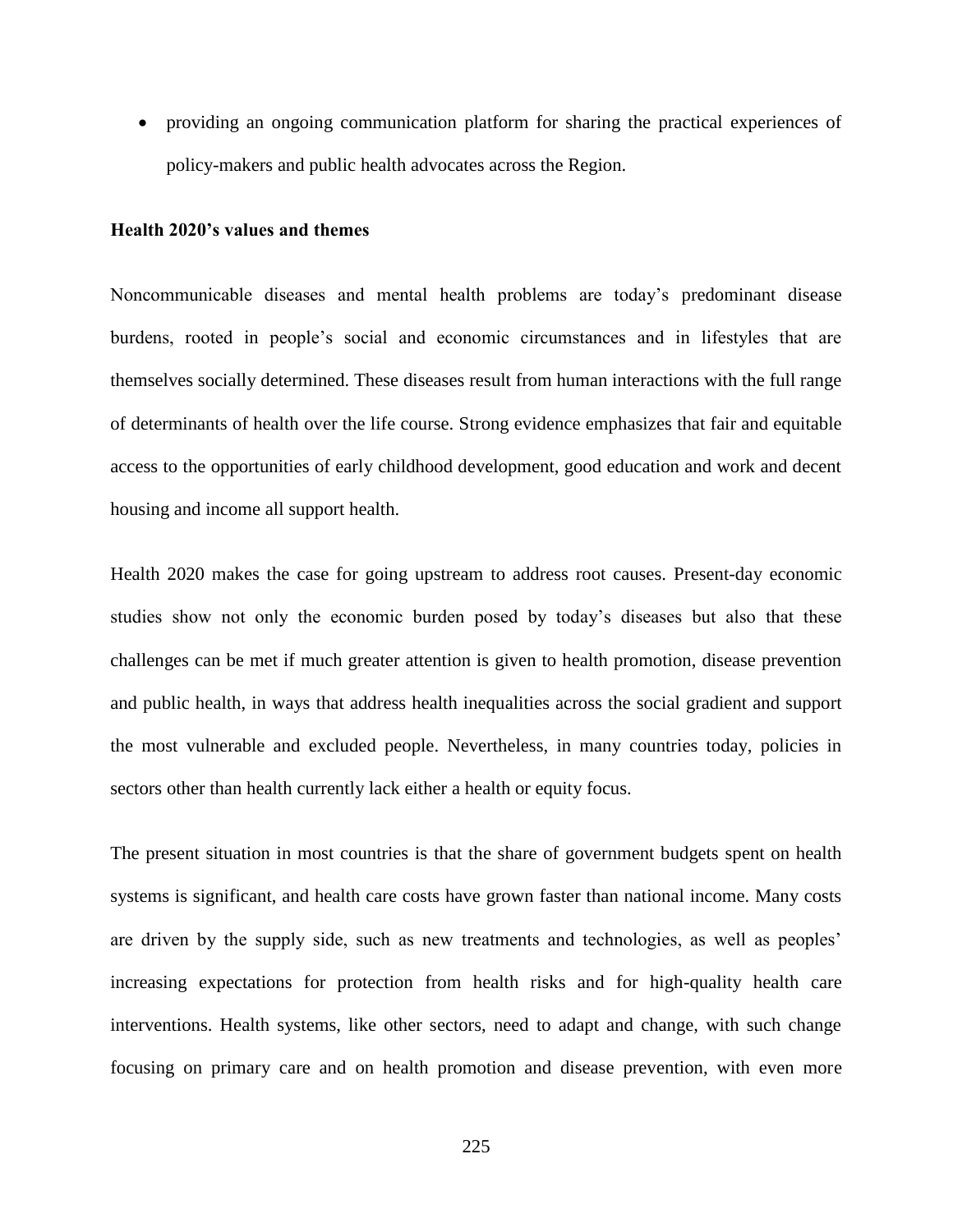attention given to delivering people-centred and integrated care, for example between primary and secondary care or between providing health care and social care. As an illustration of the needed changes, health promotion and risk reduction measures have clearly been responsible for more than 50% of the recent reduction in global mortality from coronary heart disease. However, the OECD estimates that the countries of the WHO European Region spend on average only 3% of their health budgets on health promotion and disease prevention.

### **Main strategic goals, objectives and content of Health 2020**

Health 2020 has two linked objectives:

- improving health for all and reducing health inequalities; and
- improving leadership and participatory governance for health.

In addition to these two objectives, the Health 2020 policy framework is based on four priority areas for policy action, which are interlinked, interdependent and mutually supportive:

- investing in health through a life-course approach and empowering people;
- tackling the Region's major health challenges of noncommunicable and communicable diseases;
- strengthening people-centred health systems, public health capacity and emergency preparedness, surveillance and response; and
- creating resilient communities and supportive environments.

Addressing all four priorities requires action across a range of cross-cutting issues. The new type of governance for health that is needed will be based on the social determinants of health, equity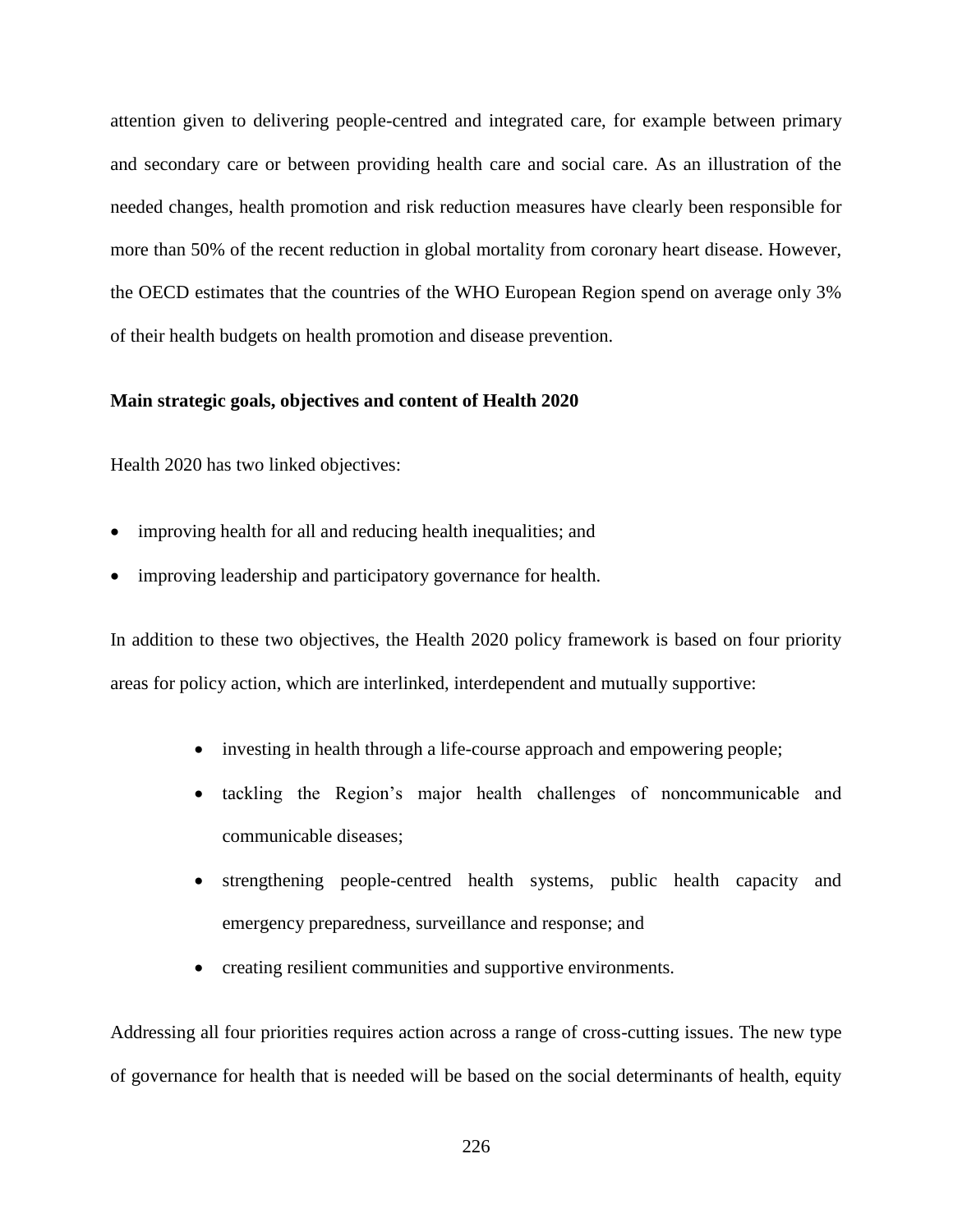and sustainability, based on achieving global and societal goals through new interconnected forms of formal and informal governance and new strategic relationships and built around people's strong voice and involvement.

Governments achieve higher health impact when they link policies, investment and services and focus on reducing inequalities. They have a clear responsibility to develop intersectoral national strategies that combine planning and oversight together with goals and targets on key challenges such as the life course, strengthening health systems and public health and empowering people. Such intersectoral strategies, for example, use fiscal policies and regulation; focus on action in settings such as schools or workplaces; and promote secondary prevention, including risk assessment and screening.

Mental health problems deserve a specific mention. These are a major cause of long-term stress and disability. About one fourth of the people in the European Region experience some type of mental health problem during their lives. Research is leading to a better understanding of the damaging association between mental health problems and social marginalization, unemployment, homelessness and alcohol and other substance abuse disorders. A particular challenge is to promote the early diagnosis of depression and prevent suicide by initiating community-based intervention programmes. This has been of particular significance during the recent economic crisis during which, for example, suicides increased by 17% in Greece and 13% in Ireland. Evidence suggests that like other adverse health effects of the economic downturn, such increases can be significantly mitigated by well-targeted social protection and active labour market policies.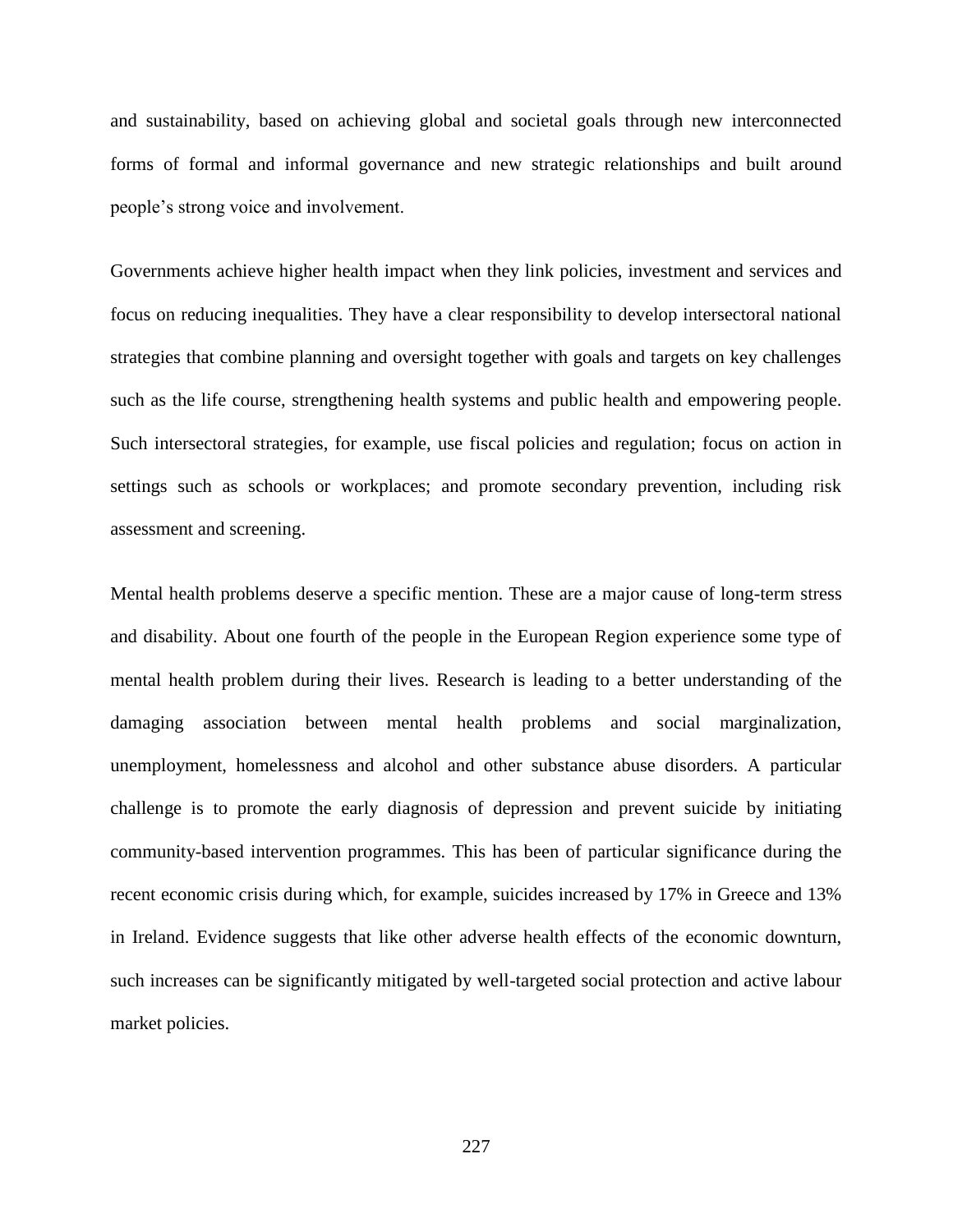Health 2020 is fully consistent with WHO's General Programme of Work and other international developments and instruments. It supports the globally intensifying efforts to control noncommunicable diseases, such as the United Nations 2011 political declaration on noncommunicable diseases; the WHO Framework Convention on Tobacco Control; and the Global Strategy on Diet, Physical Activity and Health. Strong efforts also continue to be needed to combat communicable diseases, requiring the full implementation of the International Health Regulations, improving information exchange and joint surveillance and disease control activities.

In tackling the complex and interrelated determinants of today's diseases, in which policy decisions need to be taken under conditions of uncertain and imperfect knowledge, approaches based on rational linear thinking are inadequate. Knowledge derived from systems and complexity thinking is required to deal with situations in which the wider system effects of many interventions cannot be fully predicted. To accommodate these uncertainties, smaller-scale interventions that encourage learning and adaptation are proving increasingly important.

Health 2020 focuses on strengthening patient-centred health systems and their capacity to deliver high-quality care and improved outcomes. Health systems need to be financially viable and sustainable, fit for purpose and evidence-informed. This requires reorientation to give priority to disease prevention, integrated service delivery, continuity of care, continual quality improvement and support for self-care by patients, with care relocated as close to home as is safe and costeffective. Providing universal access remains a commitment both of WHO globally and of Health 2020, alongside the commitment to primary health care as the cornerstone of health systems in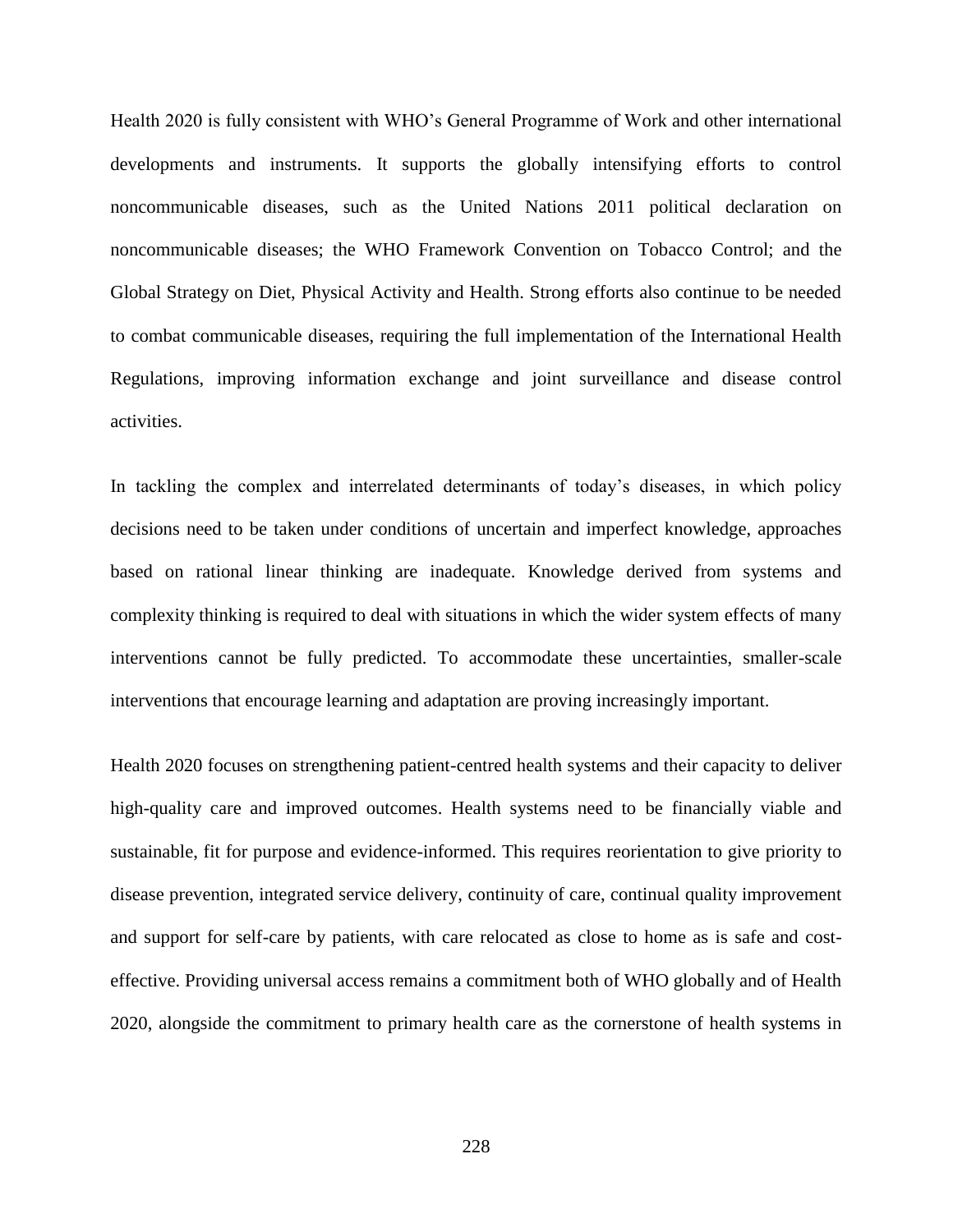the 21st century. All these developments in health systems and public health require a more flexible, multi-skilled and team oriented workforce.

Health 2020 was supported by the development of a European Action Plan for Strengthening Public Health Capacities and Services, which was also approved by the WHO Regional Committee for Europe in 2012 as a key pillar of implementing Health 2020. The Action Plan focuses on improving public health services and infrastructure, including the public health aspects of health care services. The Action Plan proposes a set of 10 horizontal essential public health operations to become the unifying and guiding basis for European health authorities to monitor, evaluate and set up policies, strategies and actions for reforms and improving public health. Achieving better health outcomes requires substantially strengthening public health functions and capacity; investing in public health institutional arrangements; making efforts to strengthen health protection, health promotion and disease protection.

Building resilience is a key factor in protecting and promoting health and well-being at both the individual and community levels. Resilient communities have, or are able to develop, assets that allow them to respond proactively to new or adverse situations. They are also able to prepare for economic, social and environmental change and deal well with crisis and hardship.

Hazards in the environment are a major determinant of health, with many health conditions being linked to such factors as air pollution and the impact of climate change. Such factors interact with the social determinants of health. The benefits to health of a low-carbon economy and health cobenefits of environmental policies are being considered in the context of Rio+20, the United Nations Conference on Sustainable Development.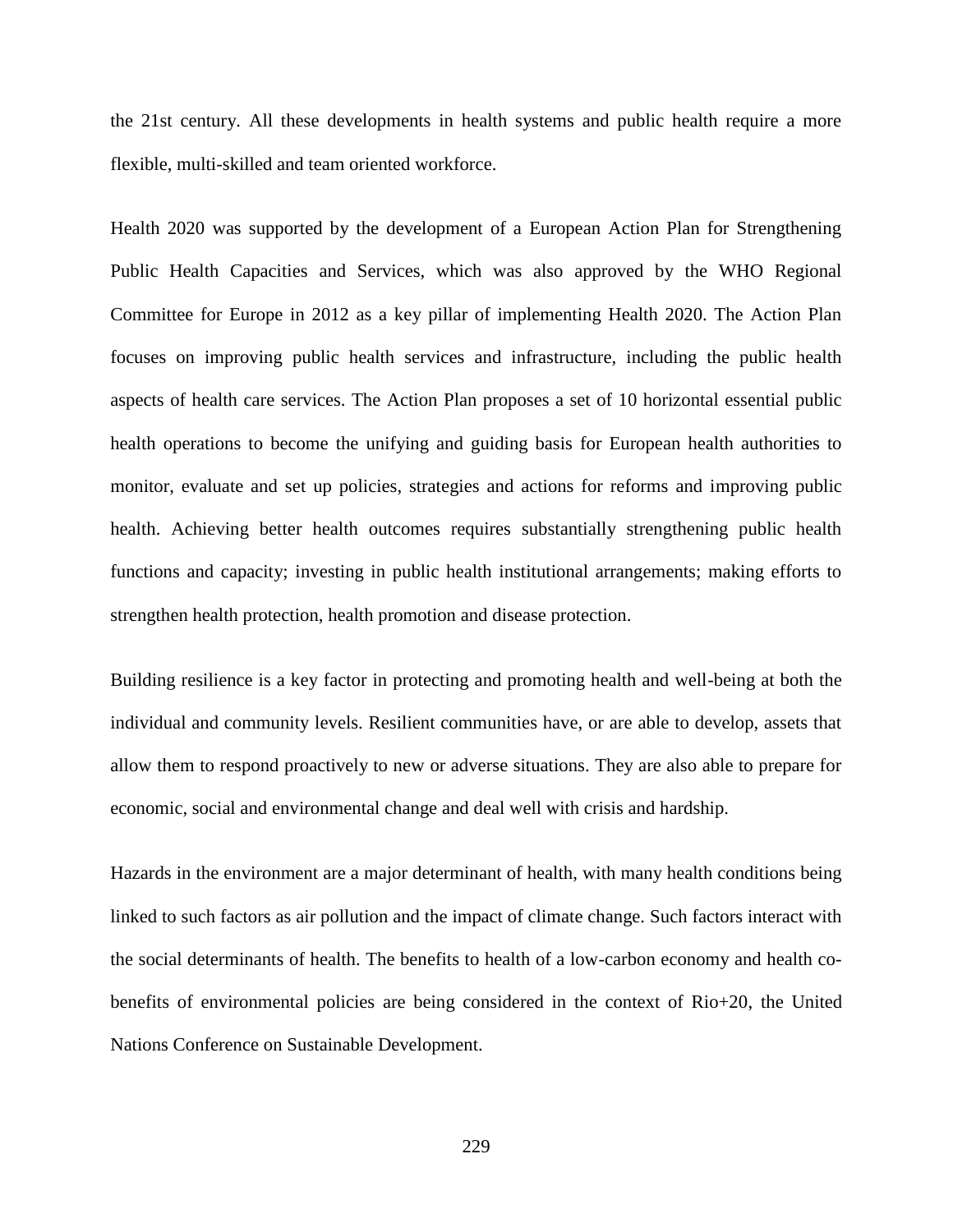#### **The implementation process and what is next for countries**

It is recognized that, in tackling health development, countries will engage with Health 2020 from different contexts and with different capabilities. At the same time, the policy framework is intended to be coherent and practical despite these different starting-points. Specific aims would include achieving strong political commitment to health and moving health up the policy agenda; adopting a health in all policies approach; strengthening the policy dialogue on health and its determinants; and building accountability for health outcomes.

Health 2020 provides evidence-informed solutions to all these challenges. To facilitate its work with countries and to support Health 2020, the WHO Regional Office for Europe is constructing a package of services and tools that will offer countries systematic support in tackling the core horizontal strategic issues of Health 2020 (Fig. 2 shows the nine package components) as well as programmatic links and entry points to more detailed aspects of the policy framework. For each of the package components, a limited menu of priority and high-net-gain services, guidance and tools will be provided. The package will be regularly updated to reflect learning from progress in countries and make available promising practices and expertise.

The starting-point for countries must be developing a national health policy, with its supporting strategies and plans. Based on a solid needs assessment, what is the country hoping to achieve in terms of equitable health improvement? What multisectoral policies and strategies will it use, for example for noncommunicable diseases? The Health 2020 package of tools and instruments is intended to help here. In terms of public health, analysing the European Action Plan for Strengthening Public Health Capacities and Services and its associated self-assessment tool will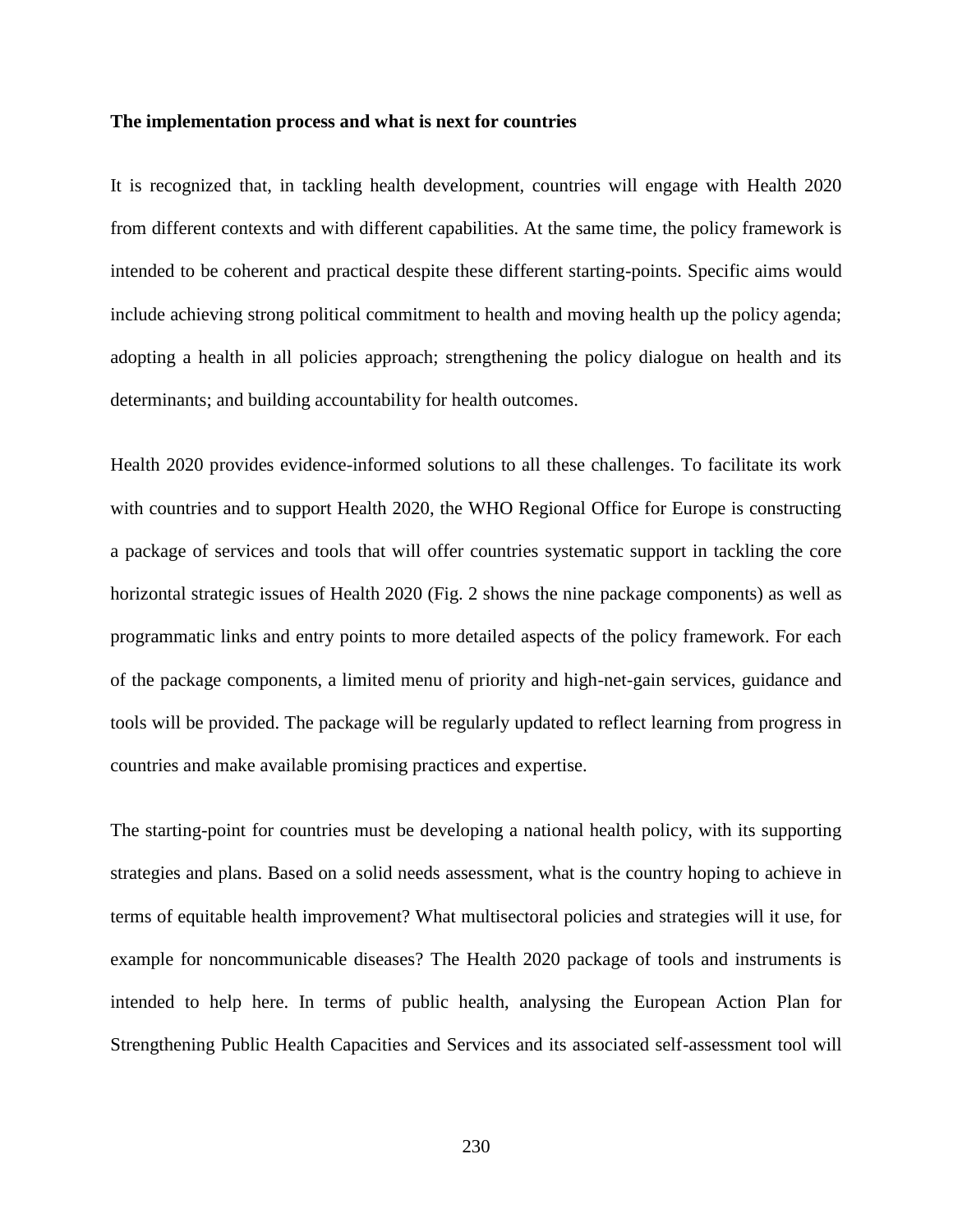also give clear guidance. Health 2020 is not for academic study and dusty shelves; it is a guide for practical implementation.

| Introducing Health 2020<br>to different<br>stakeholders across<br>sectors                 | Applying the Health<br>2020 lens to country<br>situation analysis                                     | Implementing whole-of-<br>government and whole-<br>of-society approaches                     |
|-------------------------------------------------------------------------------------------|-------------------------------------------------------------------------------------------------------|----------------------------------------------------------------------------------------------|
| <b>Addressing social</b><br>determinants of health,<br>equity, gender and<br>human rights | <b>Developing Health</b><br>2020-based national<br>and subnational health<br>policies, strategies and | Strengthening public<br>health capacity and<br>services                                      |
|                                                                                           |                                                                                                       |                                                                                              |
| Strengthening<br>monitoring and<br>evaluation                                             | Operationalizing new<br>concepts and evidence                                                         | Integrated approaches<br>to implementing the<br>four priority policy areas<br>of Health 2020 |



Health impact assessment and economic evaluation are also valuable tools in assessing the potential impact of policies and can also be used to assess how policies affect equity, and both qualitative and quantitative health data can be used to assess how policies affect health.

Most promisingly, a number of countries are already developing overarching Health 2020 policies and supporting strategies and plans aligned with the health policy framework. Others are taking forward specific elements of Health 2020 in accordance with Health 2020 values and principles. The WHO Regional Office for Europe is now taking a systematic approach to supporting countries in their Health 2020 implementation work during 2014–2015. As another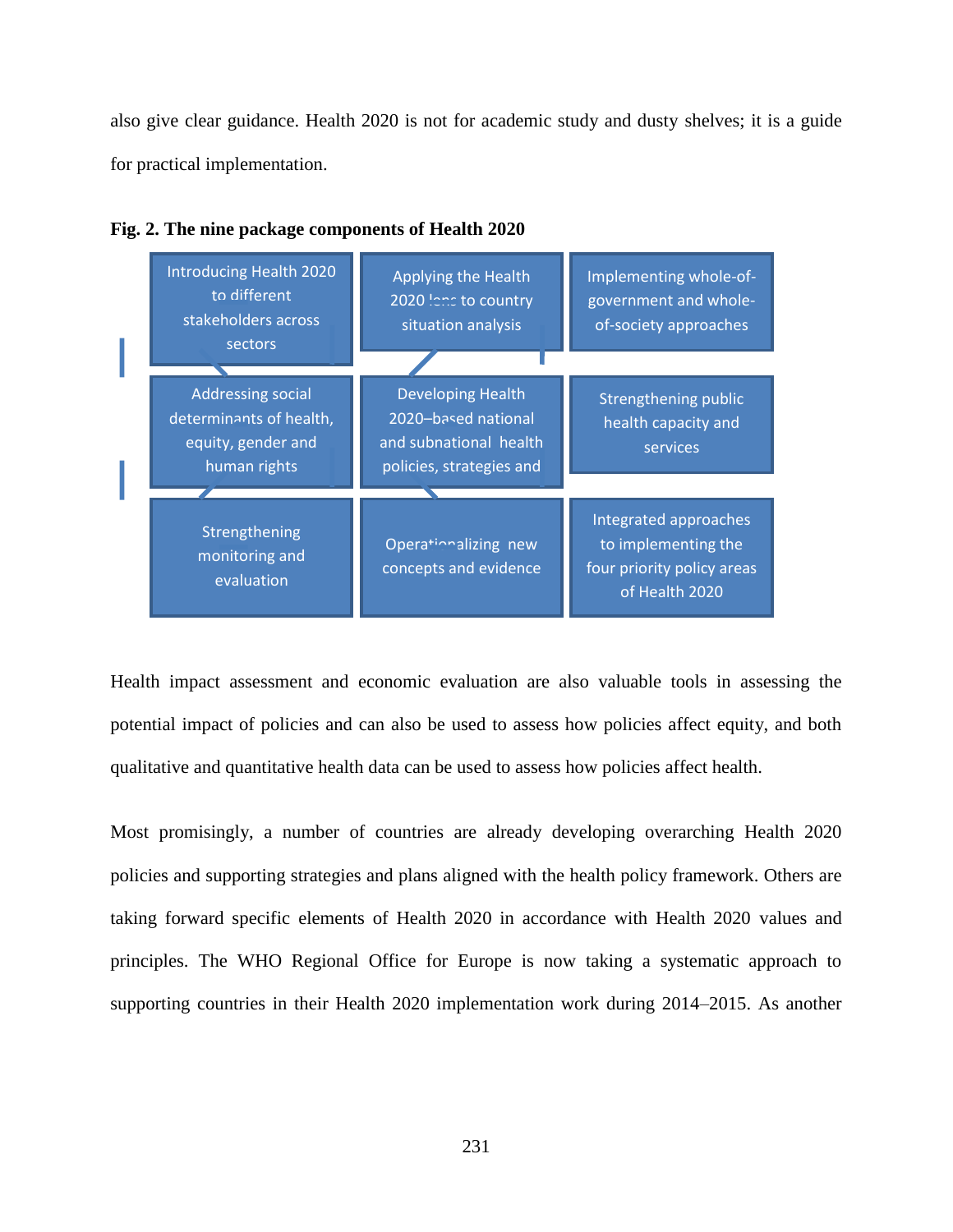initiative, the Regional Office will also support the development of new forms of networking among countries, institutions and people, including web-based collaboration.

The implementation of Health 2020 will require the active input of many organizations and entities interested in health development and public health across Europe. Working with the EU will provide a strong foundation, significant opportunities and additional benefits. Many other organizations and networks too numerous to mention individually must similarly be engaged. Although attitudes towards the private business sector vary, their ethical engagement can be a powerful contributor to achieving Health 2020.

The WHO European Healthy Cities Network is an example of an important network that can do much to facilitate the implementation of Health 2020. About 69% of the people in the European Region live in urban settings, and urban areas can provide great opportunities for individuals and families to prosper. Cities can be engines of economic prosperity and can promote health through enhanced access to services, culture and recreation. Nevertheless, cities can also concentrate poverty and ill health. Some circumstances of urban life, especially segregation and poverty, contribute to and reinforce such discrepancies, by imposing disproportionate exposure to healthadverse and socially undesirable patterns of response to economic and social deprivation.

Cities and their governments can influence people's health and well-being through various policies and interventions, including those addressing social exclusion and support; healthy and active living; safety and environmental issues; working conditions; preparedness to deal with the consequences of climate change; exposure to hazards and nuisances; healthy urban planning and design; and participatory and inclusive processes for citizens. The WHO European Healthy Cities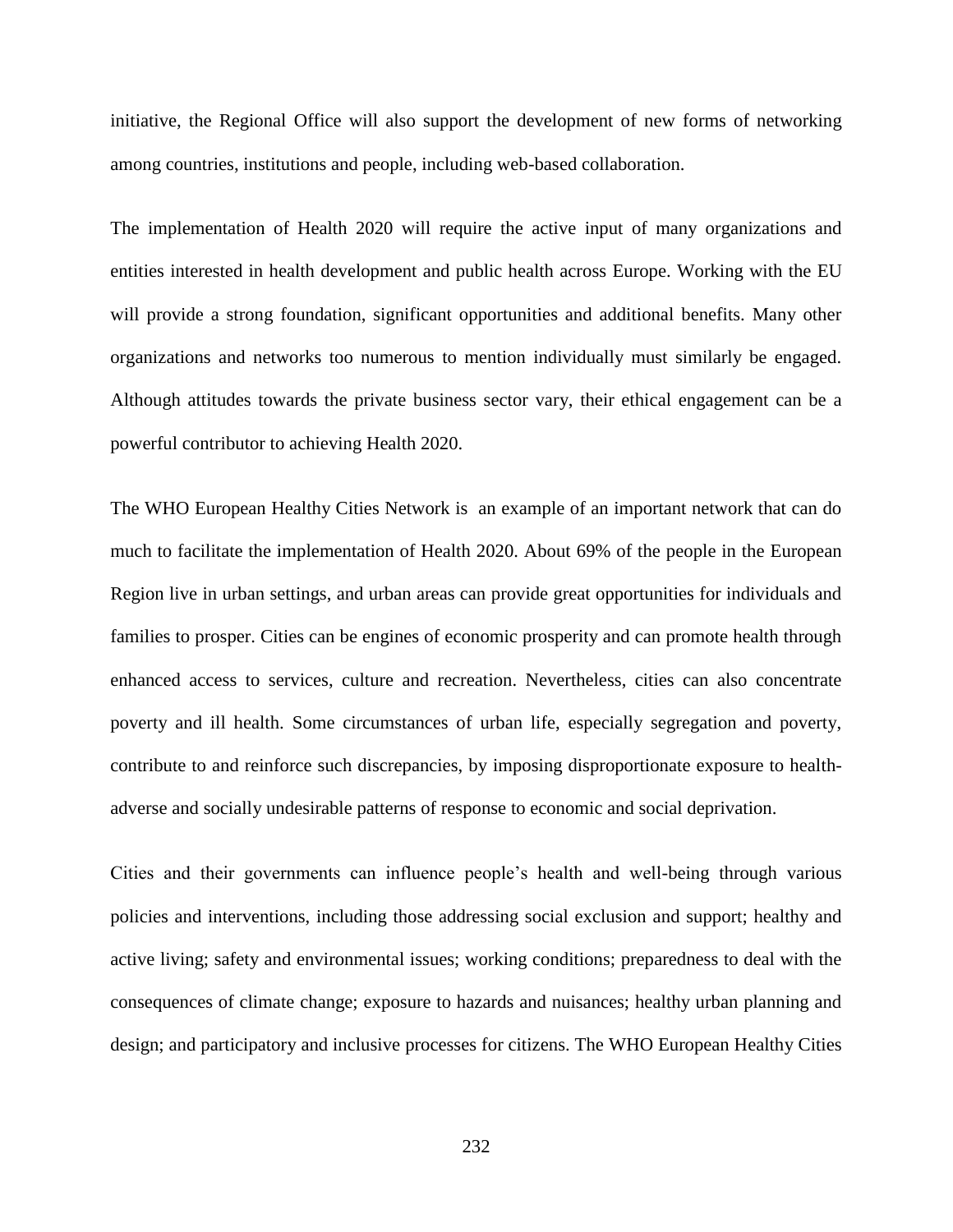Network provides many examples of good practice across the WHO European Region and will act as a strategic vehicle for implementing Health 2020 at the local level.

The WHO Regional Office for Europe will establish and maintain effective collaboration with all such partners and networks across the Region: engaging widely; helping to increase policy coherence; sharing health data sets; joining forces for surveillance; and contributing to shared policy platforms, assessment missions, workshops and individualized consultancy, as well as technical dialogues and case studies.

# **Accountability and targets**

Political commitment to this process of implementation is essential globally, regionally, nationally and subnationally. Countries propose setting regional targets to express this, to estimate progress and to promote accountability. Suggested headline targets prepared for consideration by the WHO Regional Committee for Europe in 2013 include the following.<sup>8</sup>

- 1. Reduce premature mortality in Europe by 2020.
- 2. Increase life expectancy in Europe.
- 3. Reduce inequities in Europe (social determinants of health target).
- 4. Enhance the well-being of the European population.
- 5. Universal coverage and the "right to health".
- 6. National targets or goals set by Member States.

#### **Conclusion**

 $\overline{\phantom{a}}$ 

<sup>8</sup> *Health 2020 targets, indicators and monitoring framework*. Copenhagen, WHO Regional Office for Europe, 2013 (EUR/RC63/8). *Health 2020 targets*. Copenhagen, WHO Regional Office for Europe, 2013 (EUR/RC63/Conf.Doc./7).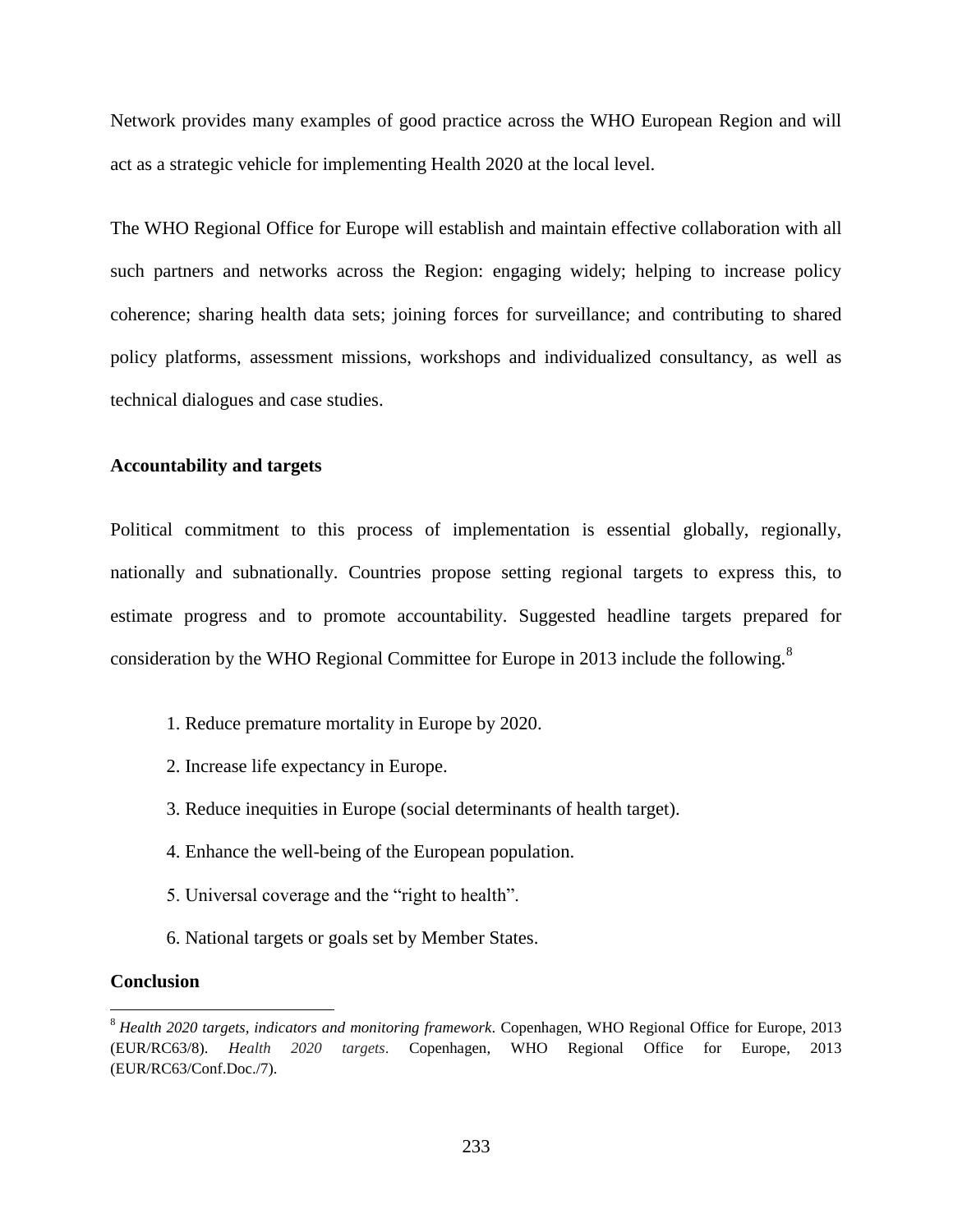Health improvement in today's world must reflect the wide and complex range of determinants and influences on health, and the multisectoral and multifaceted nature of policy responses and interventions. Health 2020 reflects this reality, seeking a step-change in priority and investment to be given to social determinants of health and to health promotion and disease prevention. Whole-of-government and whole-of-society policies need to be developed to reflect the complexity of determinants of health in today's diverse and horizontally networked, informationbased societies.

Knowledge is sufficient to improve health and reduce inequities. The world envisaged by WHO is one in which gaps in health outcomes are narrowed; universal access to health care is achieved; countries have resilient health systems, based on primary health care, that can meet the expectations and needs of their people; internationally agreed health goals are reached; noncommunicable diseases are controlled; and countries cope with disease outbreaks and natural disasters.

Health 2020 can help achieve all these objectives. It is a powerful vehicle for collective action across the whole of the WHO European Region to seize new opportunities to enhance the health and well-being of present and future generations. As WHO Director-General said in the foreword to the Health 2020 publication:<sup>9</sup> "The World Health Organization exists to help its Member States fully realize their health potential, equitably on behalf of all of their citizens… . My vision is of an organization creating impact, working with Member States through a coordinated effort

 $\overline{a}$ 

<sup>9</sup> *Health 2020: a European policy framework and strategy for the 21st century*. Copenhagen, WHO Regional Office for Europe, 2013.